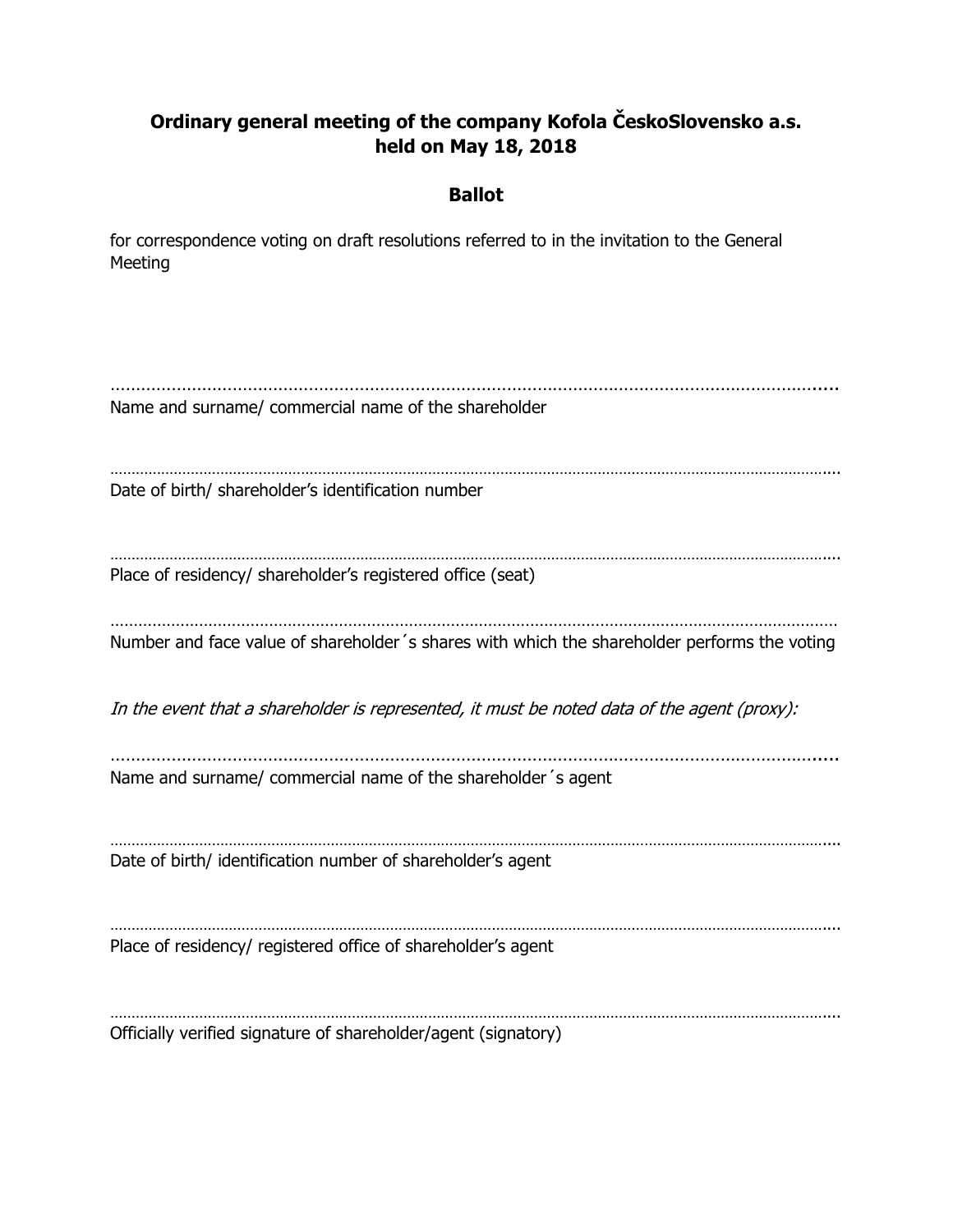## **Ordinary general meeting of the company Kofola ČeskoSlovensko a.s. held on May 18, 2018**

## **Ballot**

for correspondence voting on draft resolutions referred to in the invitation to the General Meeting

**Resolution of the item no. 4 : Approval of Company´s financial statements for the year 2017 and the consolidated financial statements of Kofola ČeskoSlovensko Group for the year 2017**

| Draft resolution (1) :                                                                                                   | <b>FOR</b> | <b>AGAINST</b> | <b>ABSTAIN</b> |
|--------------------------------------------------------------------------------------------------------------------------|------------|----------------|----------------|
| "The General Meeting approves the annual financial statements<br>of the Company as of 31/12/2017."                       |            |                |                |
| Draft resolution (2) :                                                                                                   | <b>FOR</b> | <b>AGAINST</b> | <b>ABSTAIN</b> |
| "The General Meeting approves the consolidated financial<br>statements of Kofola ČeskoSlovensko Group as of 31/12/2017." |            |                |                |

**Resolution of the item no. 5: Decision on distribution of profit of the Company for the year 2016**

| <b>Draft resolution:</b>                                                                                                                                                                                                                                                                                                                                                                                               | <b>FOR</b> | <b>AGAINST</b> | <b>ABSTAIN</b> |
|------------------------------------------------------------------------------------------------------------------------------------------------------------------------------------------------------------------------------------------------------------------------------------------------------------------------------------------------------------------------------------------------------------------------|------------|----------------|----------------|
| "The General Meeting of the Company approves distribution of<br>profit generated by the Company in the year 2017 in the total<br>amount of CZK 350,667,210.84 in the following way:<br>a) a part of the profit in the amount of CZK 300,982,500<br>shall be distributed among the shareholders as the<br>profit share (hereinafter as the "Dividend"). Dividend<br>amounts to CZK 13,50 per one share before taxation. |            |                |                |
| The relevant date to exercise the right to the Dividend<br>is May 11, 2018. A person that will be registered as<br>the shareholder of the Company on the relevant date to                                                                                                                                                                                                                                              |            |                |                |